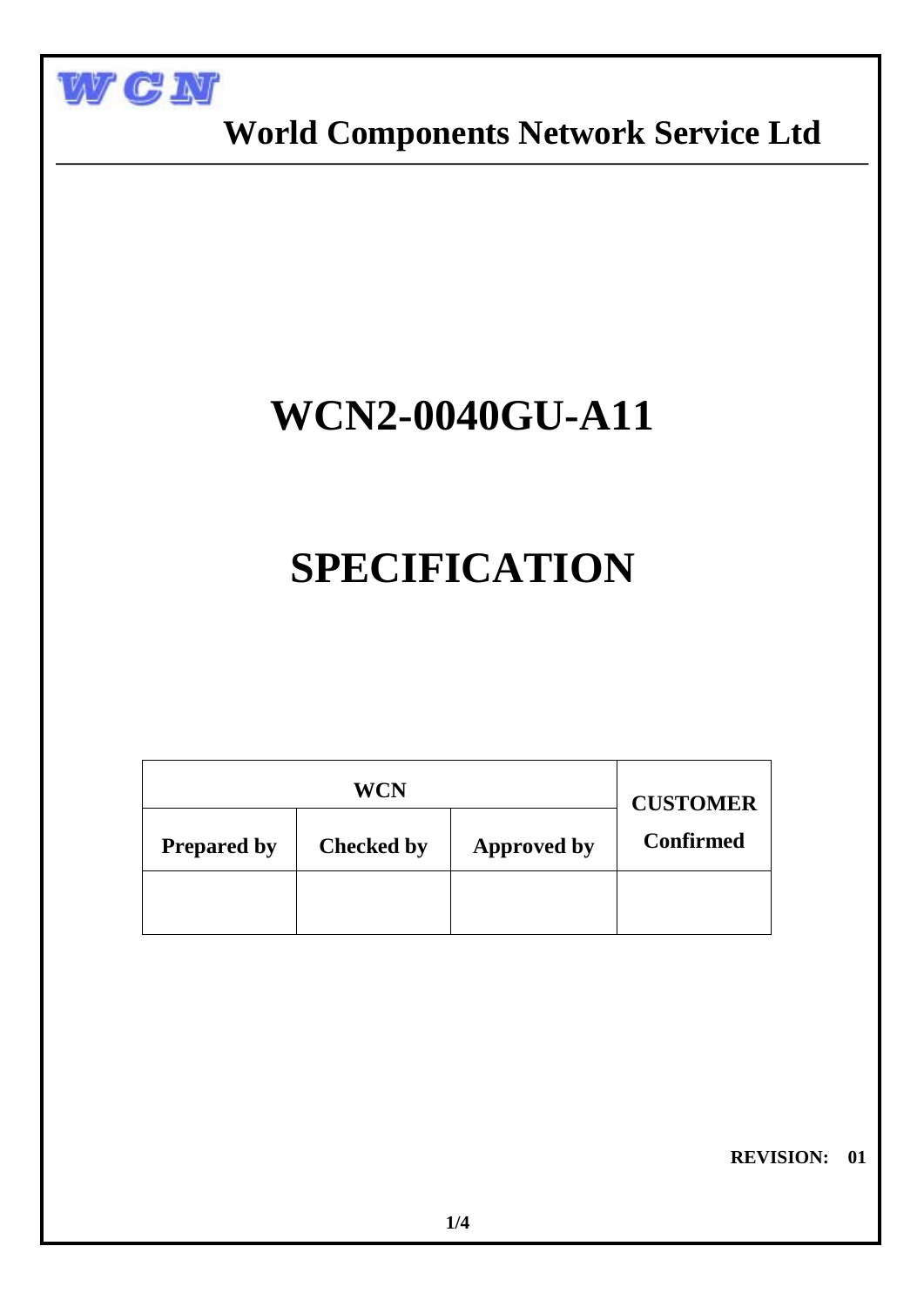

### **World Components Network Service Ltd**

#### **Outer Dimension:**



**Notes: Unless otherwise stated, The tolerance is** ±**0.25mm.** ■ **Circuit Diagram:**



#### **Pin Connection:**

| PIN NO. | <b>CONNECTION</b>         | PIN NO. | <b>CONNECTION</b>         |
|---------|---------------------------|---------|---------------------------|
|         | <b>Cathode D</b>          | 6       | <b>Cathode B</b>          |
|         | <b>Cathode DP</b>         | 7       | <b>Cathode A</b>          |
|         | <b>Cathode E</b>          | 8       | <b>Cathode F</b>          |
|         | <b>Cathode C</b>          | 9       | <b>Cathode G</b>          |
|         | <b>Common Anode Dig.2</b> | 10      | <b>Common Anode Dig.1</b> |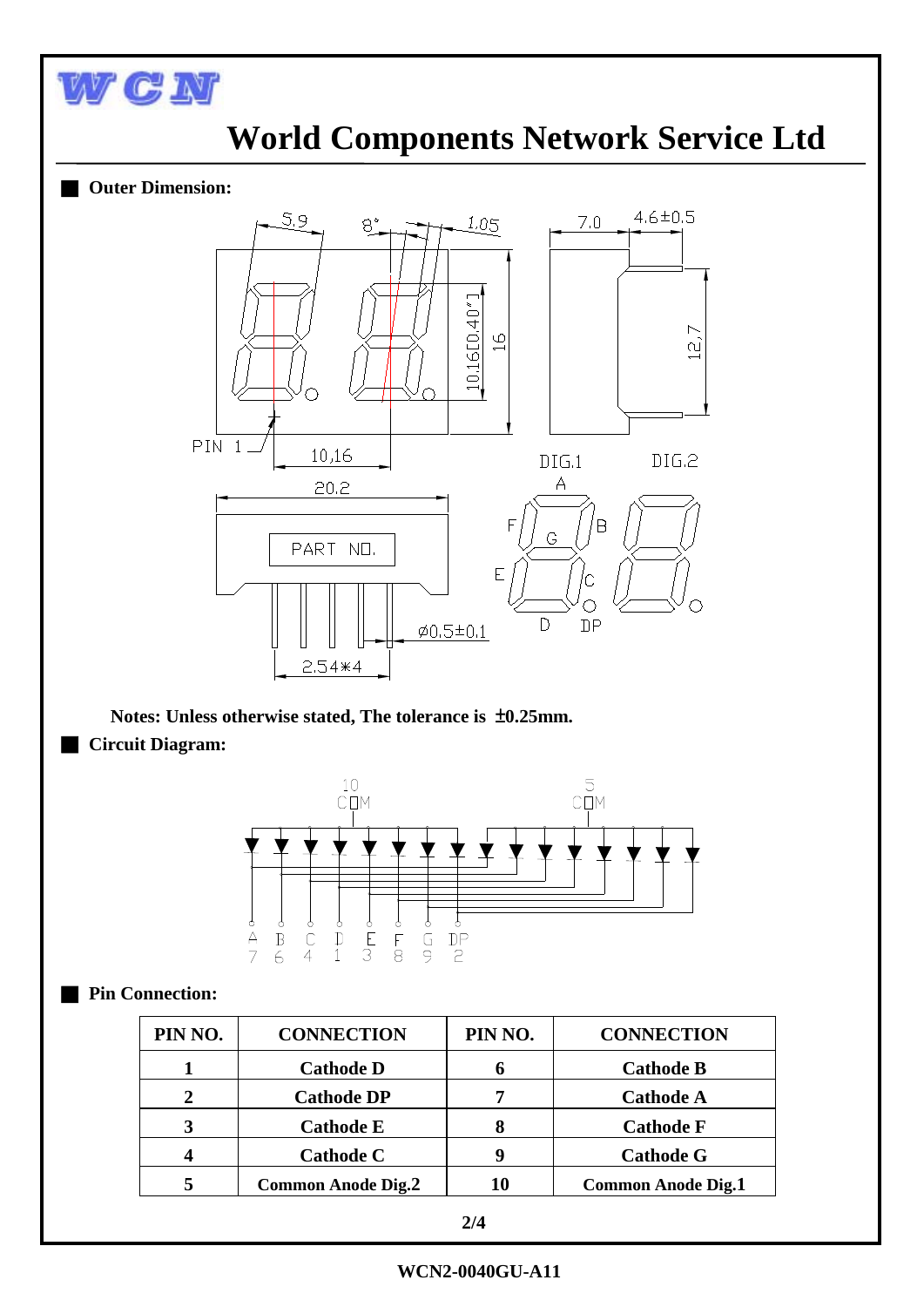

### **World Components Network Service Ltd**

#### ■**Features:**

- **. High Reliability**
- **. Color: Yellow Green**
- **. Low Power Requirement**
- **. Easy Assembly**

### ■ **Description:**

- **. Dual Digit LED Display**
- **. Digit Height:10.16mm(0.40**〞**)**
- **. Black Face and Milky Segment**

### ■**Absolute Maximum Rating (Ta=25**℃**):**

| <b>Parameter</b>                        | <b>Symbol</b>                     | <b>Condition</b>      | <b>Color</b>        | <b>Rating</b>  | Unit              |
|-----------------------------------------|-----------------------------------|-----------------------|---------------------|----------------|-------------------|
| <b>Power Dissipation Per Segment</b>    | $P_{d}$                           |                       | <b>Yellow Green</b> | 65             | mW                |
| <b>Forward Current Per Segment</b>      | $\mathbf{I}_{\text{F}}$           |                       | <b>Yellow Green</b> | 25             | mA                |
| <b>Derating Of If Per Segment</b>       | $\triangle \mathbf{I}_\mathrm{F}$ | $Ta \geq 25^{\circ}C$ | <b>Yellow Green</b> | 0.33           | mA/C              |
| <b>Peak Forward Current Per Segment</b> | $I_{FP}$                          | $1/10$ Duty<br>10KHz  | <b>Yellow Green</b> | <b>100</b>     | m <sub>A</sub>    |
| <b>Reverse Voltage Per Segment</b>      | $\mathbf{V}_\mathbf{R}$           |                       | <b>Yellow Green</b> | 5              |                   |
| <b>Operating Temperature Range</b>      | Topr                              |                       |                     | $-35 \sim +85$ | $\rm ^{\circ}C$   |
| <b>Storage Temperature Range</b>        | Tstg                              |                       |                     | $-35 \sim +85$ | $\rm ^{\circ}\!C$ |
|                                         |                                   |                       |                     |                |                   |

### ■**Electrical/Optical Characteristics Rating(Ta=25**℃**):**

|                                                                         |                           | <b>Test</b><br>conditions |                    | Rating |      |       |              |
|-------------------------------------------------------------------------|---------------------------|---------------------------|--------------------|--------|------|-------|--------------|
| <b>Item</b>                                                             | <b>Symbol</b>             |                           | Location           | Min.   | Typ. | Max.  | Unit         |
| <b>Forward Voltage</b>                                                  | $\mathbf{V}_\mathbf{F}$   | $I_F = 20mA$              | <b>Per Segment</b> |        | 2.25 | 2.660 | $\mathbf{V}$ |
| <b>Reverse Current</b>                                                  | $I_R$                     | $V_R = 5V$                | <b>Per Segment</b> |        |      | 100   | $\mu$ A      |
| <b>Luminous Intensity</b>                                               | $\mathbf{I}_{\mathbf{V}}$ | $I_F = 10mA$              | <b>Per Segment</b> | 2001   | 4500 |       | $\mu$ cd     |
|                                                                         | $\lambda$ P               | $I_F = 20mA$              | <b>Per Segment</b> |        | 568  |       |              |
| <b>Wave Length</b>                                                      | $\lambda$ D               |                           |                    |        | 572  |       | nm           |
| <b>Spectral Line Half Width</b>                                         | Δλ                        | $I_F = 20mA$              | <b>Per Segment</b> |        | 30   |       | nm           |
| <b>Luminous Intensity Matching</b><br><b>Ratio (Segment to segment)</b> | $I_{v-m}$                 | $I_F = 10mA$              |                    |        |      | 2:1   |              |

■**Luminous Intensity Sorting:( Luminous Intensity Tolerance is +/-10%)** 

| Rank | <b>Symbol</b> | <b>Condition</b> | Min  | <b>Max</b> | Unit |
|------|---------------|------------------|------|------------|------|
|      |               | $I_F = 10mA$     | 2001 | 3200       | μcd  |
| e.   |               | $I_F = 10mA$     | 3201 | 5050       | μcd  |
| ш    | A             | $I_F = 10mA$     | 5051 | 8000       | μcd  |

**Hue Grade:**  $I_F = 10mA$  (Hue:+/-1nm)

| Rank | <b>Symbol</b> | <b>Hue Range</b> | Units |
|------|---------------|------------------|-------|
|      |               | $569.1 - 572.0$  | nm    |
|      |               | $572.1 - 575.0$  | nm    |

■**Soldering Conditions: Soldering Temp.** ≦**+260**℃**,Soldering Time.** ≦**3sec.**

**(at 2mm Distance from The Case of Reflector Edge)**

**3/4**